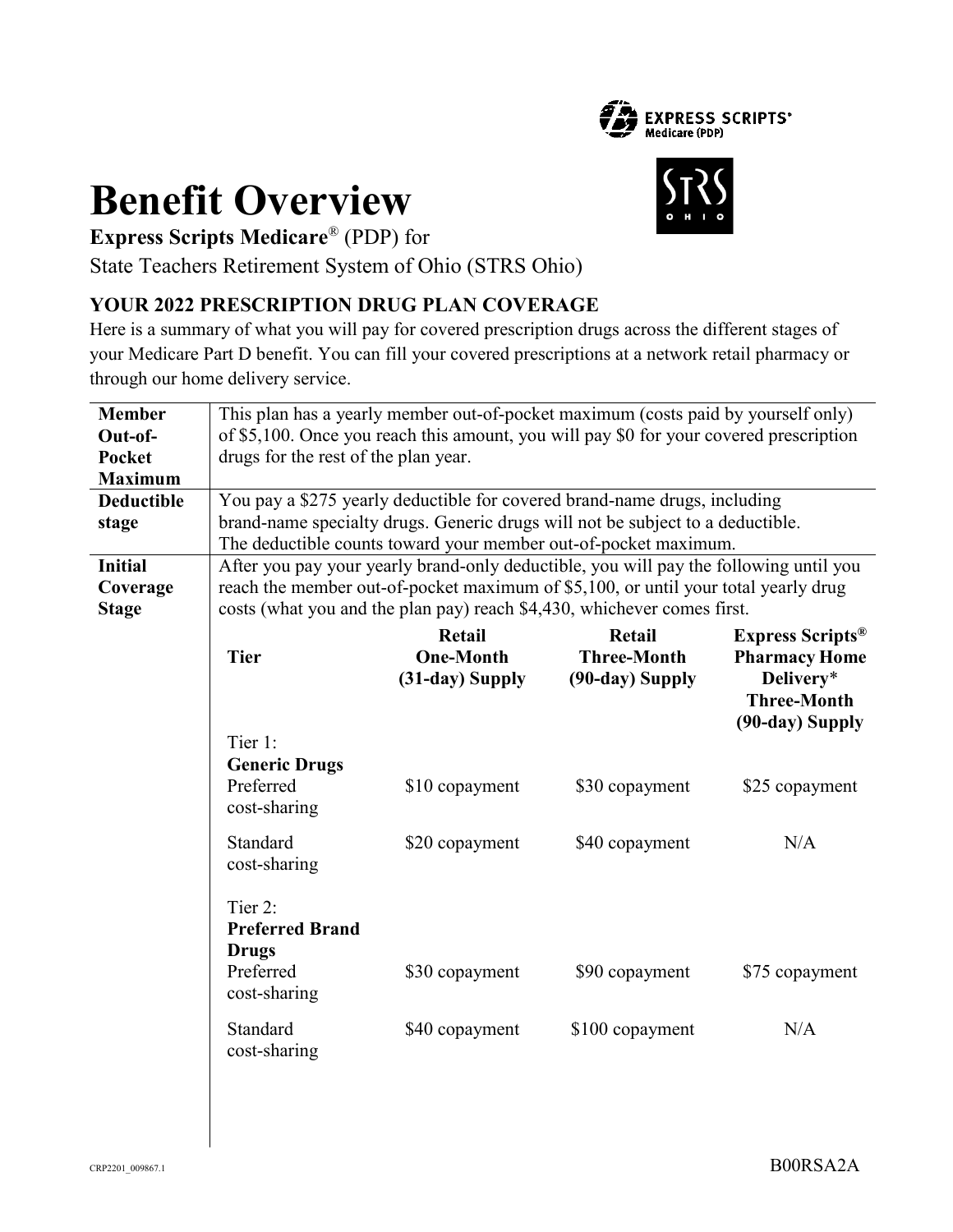| <b>Initial</b><br>Coverage<br>stage,<br>continued | Tier 3:<br><b>Non-Preferred</b><br><b>Drugs</b><br>Preferred cost-<br>sharing                                                                                                                                                                                              | \$75 copayment                                         | \$215 copayment                                           | $$187.50$ copayment                                       |  |  |
|---------------------------------------------------|----------------------------------------------------------------------------------------------------------------------------------------------------------------------------------------------------------------------------------------------------------------------------|--------------------------------------------------------|-----------------------------------------------------------|-----------------------------------------------------------|--|--|
|                                                   | Standard cost-<br>sharing                                                                                                                                                                                                                                                  | \$85 copayment\$                                       | \$225 copayment                                           | N/A                                                       |  |  |
|                                                   | Tier 4:<br><b>Specialty Tier</b><br><b>Drugs</b>                                                                                                                                                                                                                           |                                                        |                                                           |                                                           |  |  |
|                                                   | Preferred cost-<br>sharing                                                                                                                                                                                                                                                 | 8% coinsurance<br>up to a<br>\$440 maximum<br>per fill | 8% coinsurance<br>up to a<br>$$1,340$ maximum<br>per fill | 8% coinsurance<br>up to a<br>$$1,350$ maximum<br>per fill |  |  |
|                                                   | Standard cost-<br>sharing                                                                                                                                                                                                                                                  | 8% coinsurance<br>up to a<br>\$450 maximum<br>per fill | 8% coinsurance<br>up to a<br>$$1,350$ maximum<br>per fill | N/A                                                       |  |  |
|                                                   | If your doctor prescribes less than a full month's supply of certain drugs, you will pay a<br>daily cost-sharing rate based on the actual number of days of the drug that you receive.                                                                                     |                                                        |                                                           |                                                           |  |  |
|                                                   | *Your cost-sharing amount may differ from the information shown in this chart if you<br>use a home delivery pharmacy other than Express Scripts <sup>®</sup> Pharmacy. Other pharmacies<br>are available in our network.                                                   |                                                        |                                                           |                                                           |  |  |
|                                                   | You may receive up to a 90-day supply of certain maintenance drugs (medications<br>taken on a long-term basis) by mail through Express Scripts <sup>®</sup> Pharmacy. There is no<br>charge for standard shipping.                                                         |                                                        |                                                           |                                                           |  |  |
|                                                   | Not all drugs are available at a 90-day supply, and not all retail pharmacies offer a<br>90-day supply. Please contact Express Scripts Medicare Customer Service at the<br>numbers on the back of this document for more information.                                      |                                                        |                                                           |                                                           |  |  |
| Coverage<br><b>Gap stage</b>                      | If you have not met the member out-of-pocket maximum of \$5,100, but your total<br>yearly drug costs reach \$4,430, you will continue to pay the same cost-sharing<br>amount as in the Initial Coverage stage until your yearly out-of-pocket drug costs reach<br>\$7,050. |                                                        |                                                           |                                                           |  |  |
| Catastrophic<br>Coverage                          | For STRS Ohio members, if you reach your member out-of-pocket maximum first, the<br>plan will then pay 100% of your covered prescription drug costs for the rest of the year.                                                                                              |                                                        |                                                           |                                                           |  |  |
| stage                                             | If you have not met your member out-of-pocket maximum of \$5,100, but your<br>$\bullet$<br>yearly out-of-pocket drug costs—including manufacturer discounts—exceed<br>\$5,100, you will pay \$0 for the rest of the calendar year.                                         |                                                        |                                                           |                                                           |  |  |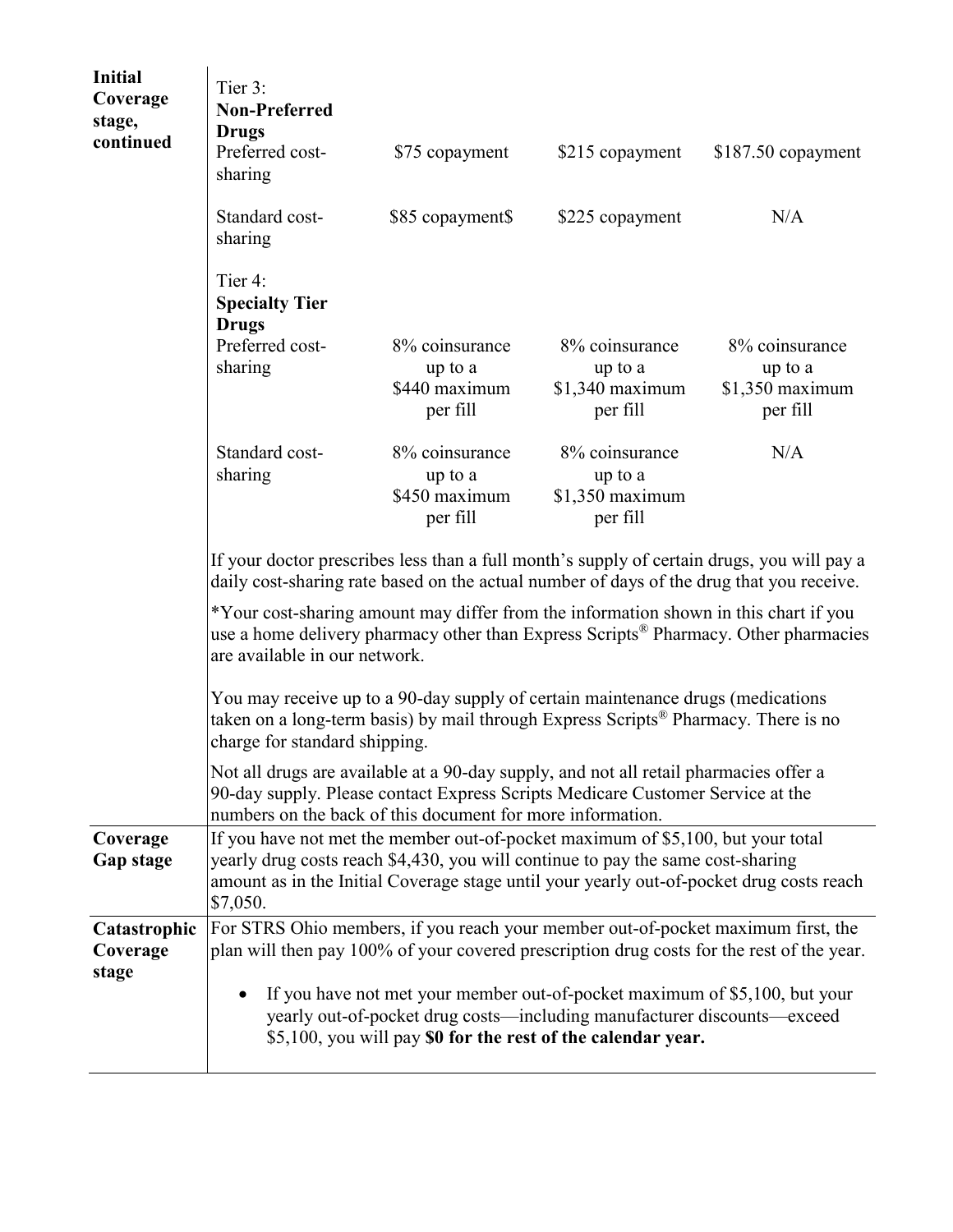#### **Long-Term Care (LTC) Pharmacy**

If you reside in an LTC facility, you pay the same as at a network retail pharmacy. LTC pharmacies must dispense brand-name drugs in amounts of 14 days or less at a time. They may also dispense less than a one month's supply of generic drugs at a time. Contact your plan if you have questions about cost-sharing or billing when less than a one-month supply is dispensed.

#### **Out-of-Network Coverage**

You should use Express Scripts Medicare network pharmacies to fill your prescriptions. Covered Medicare Part D drugs are available at out-of-network pharmacies only in special circumstances, such as illness while traveling outside of the plan's service area where there is no network pharmacy. You generally have to pay the full cost for drugs received at an out-of-network pharmacy at the time you fill your prescription. You can ask us to reimburse you for our share of the cost. Please contact Express Scripts Medicare Customer Service at the numbers on the back of this document for more details.

#### **IMPORTANT PLAN INFORMATION**

- The service area for this plan is all 50 states, the District of Columbia, Puerto Rico, the U.S. Virgin Islands, Guam, the Northern Mariana Islands and American Samoa. You must live in one of these areas to participate in this plan.
- You are eligible for this plan if you are entitled to Medicare Part A and/or are enrolled in Medicare Part B, are a U.S. citizen or are lawfully present in the United States, and are eligible for benefits from STRS Ohio.
- Some of our network retail pharmacies have preferred cost-sharing. You may pay less if you use one of these pharmacies.
- The amount you pay may differ depending on what type of pharmacy you use; for example, retail, home infusion, LTC or home delivery.
- To find a network pharmacy near you, visit our website at **express-scripts.com/pharmacies**.
- $\bullet$  Your plan uses a formulary a list of covered drugs. The amount you pay depends on the drug's tier and on the coverage stage that you've reached. From time to time, a drug may move to a different tier. If a drug you are taking is going to move to a higher (or more expensive) tier, or if the change limits your ability to fill a prescription, Express Scripts will notify you before the change is made.
- Beginning October 15, 2021, you can access your plan's 2022 list of covered drugs by visiting our website at **express-scripts.com/documents**.
- The plan may require you to first try one drug to treat your condition before it will cover another drug for that condition.
- Your healthcare provider must get prior authorization from Express Scripts Medicare for certain drugs.
- If the actual cost of a drug is less than the normal cost-sharing amount for that drug, you will pay the actual cost, not the higher cost-sharing amount.
- You must continue to pay your Medicare Part B premium, if not otherwise paid for under Medicaid or by another third party, even if your Medicare Part D plan premium is \$0.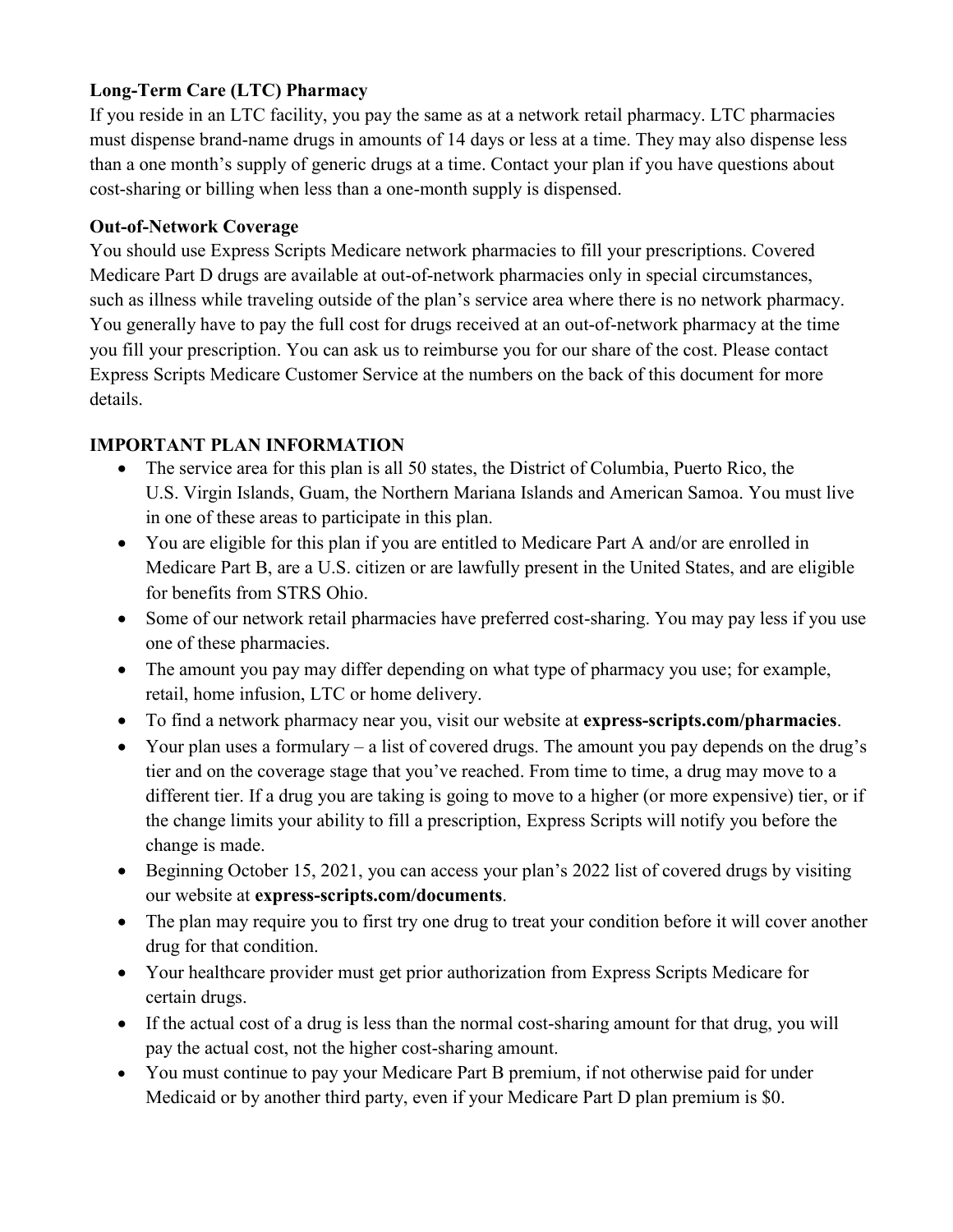When you use your Part D prescription drug benefits, Express Scripts Medicare sends you an *Explanation of Benefits* (Part D EOB), or summary, to help you understand and keep track of your benefits. You may also be able to receive a copy electronically by visiting our website, **express-scripts.com**, or by contacting Express Scripts Medicare Customer Service at the phone numbers listed on the back of this document.

For an explanation of your plan's rules, contact Express Scripts Medicare Customer Service at the numbers on the back of this document or review the *Evidence of Coverage* (EOC) by visiting our website, **express-scripts.com/documents**. You can request a copy of the EOC by calling Express Scripts Medicare Customer Service.

#### **Does my plan cover Medicare Part B or non–Part D drugs?**

This plan does not cover drugs that are covered under Medicare Part B as prescribed and dispensed. Generally, we only cover drugs, vaccines, biological products and medical supplies associated with the delivery of insulin that are covered under the Medicare prescription drug benefit (Part D) and that are on our formulary. However, in addition to providing coverage of Medicare Part D drugs, this plan does cover some non–Part D medications that are not normally covered by a Medicare prescription drug plan. The amounts paid for these medications will not count toward your yearly deductible, total yearly drug costs or yearly out-of-pocket expenses. Please call Customer Service for additional information about specific drug coverage and your cost-sharing amount.

#### **Will my income affect my cost for Medicare Part D coverage?**

Some people may pay an extra amount called the Part D Income-Related Monthly Adjustment Amount (Part D-IRMAA) because of their yearly income. If you have to pay an extra amount, Social Security – *not your Medicare plan* – will send a letter telling you what the extra amount will be and how to pay it. If you have any questions about this extra amount, contact Social Security at 1-800-772-1213 between 7 a.m. and 7 p.m., Monday through Friday. TTY users should call 1-800-325-0778.

#### **Read the** *Medicare & You* **2022 handbook.**

The *Medicare & You* handbook has a summary of Original Medicare benefits, rights and protections, and answers to the most frequently asked questions about Medicare. You can get a copy at the Medicare website (https://www.medicare.gov) or by calling 1-800-MEDICARE (1-800-633-4227), 24 hours a day, 7 days a week. TTY users should call 1-877-486-2048.